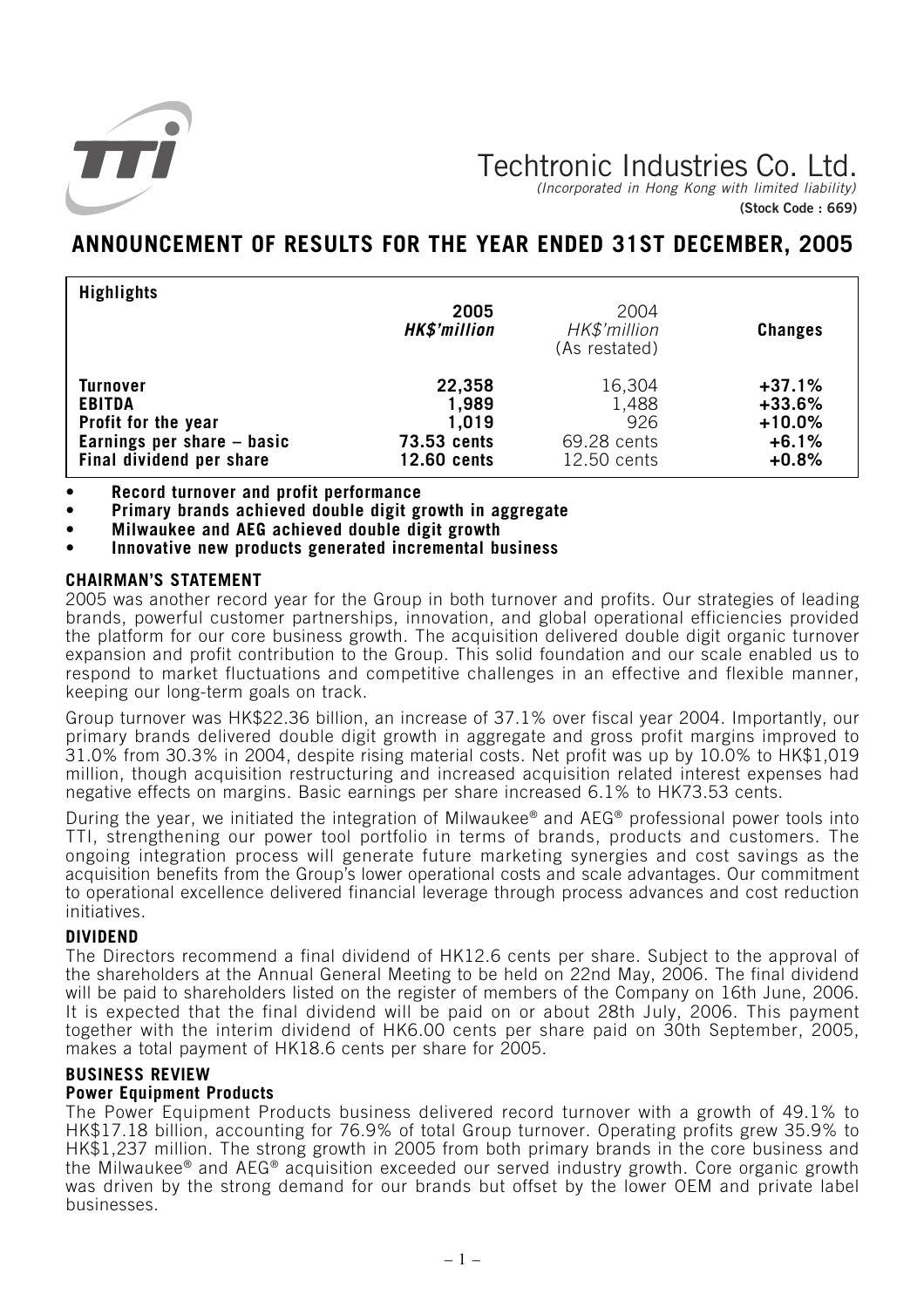We had strong underlying end user demand for our products during the year. Innovative products were the drivers in power tools, including the Milwaukee® V28™ lithium-ion power tools, RIDGID®'s new line of pneumatic tools, and the expansion of the One+™ line under the Ryobi<sup>®</sup> brand.

In North America, Milwaukee® is the brand of choice among industrial and professional contractors. The innovative V28TM lithium-ion battery power tools took the industry by storm. Demand for the products increased throughout the year, though higher turnover was constrained in 2005 by the battery manufacturer's limited capacity. The Group has already expanded the battery production to meet the growing demand and expanding product platform.

The Group added breadth to the RIDGID® professional power tool line moving beyond electric portable and bench / stationary tools, with a new line of best-in-class professional pneumatic fastening tools. RIDGID® has further strengthened its position among professional users and continues as a success story in the creation of a professional power tool brand in North America.

Ryobi® is a preferred power tool brand by DIYers worldwide. In North America, the unique system of interchangeable tools and batteries, the One+System™, has proved to be a huge success. New products were added to the line and system tool packages were marketed successfully in 2005. In addition, a new website was constructed and launched to build greater awareness by consumers and the mainstream consumer media.

The Ryobi® branded One+System™ was launched into select DIY retailer partners in Europe during late 2005 and exhibited initial signs of success. Across the DIY channels in Europe, Ryobi® has benefited from the consumer demand for innovative and well performing value tools.

In Europe, the Milwaukee<sup>®</sup> and AEG<sup>®</sup> brands have expanded the Group's distribution into the industrial and professional contractor channels. Milwaukee®'s market position in Europe is benefiting from the launch of the revolutionary V28™ lithium-ion power tools. The AEG® brand, well respected throughout Europe, is undergoing a product range expansion for upgraded tools with competitive price points and newer technology.

The outdoor power equipment business also expanded with successful product introductions within existing categories and by entering new market categories. In North America, existing and new product introductions under Ryobi® and Homelite® continued to resonate with consumers in our outdoor power equipment division. We gained market position in the key petrol powered categories of trimmers, blowers, pruners, and chain saws while capturing new market share with our successful Ryobi® entries into log splitters, cultivators and pressure washers. The new Ryobi® petrol powered pressure washer, introduced in the first quarter 2005, exceeded turnover targets. The innovative product is practical, with a user-friendly design and was the cornerstone in the Group's expansion in this incremental growth category for 2006.

The outdoor business delivered positive growth across Europe but faced supply-chain challenges at the start of the season for the new petrol powered and electric powered products. The Ryobi® program is an important element to the DIY channel as it complements the power tool program and provides scale with our business with the key retail partners. Product development is beginning to benefit from global product platform initiatives and resources.

#### **Floor Care Appliances**

The Floor Care Appliances business continued to perform well despite lower OEM sales, material cost pressures, and price competition. Turnover increased 11.0% to HK\$4.53 billion, accounting for 20.2% of the Group's total turnover. Operating profits were down 0.7% to HK\$200 million.

The results showed solid organic performance in our own branded business despite extreme price sensitivity in the North American retail market. The positive results were driven by a continuing flow of new products, which allowed the Dirt Devil® and Vax® brands to expand product listings in key retailers. Our own branded business continued to increase market position and deliver value to customers in both North America and Europe. Significant cost containment initiatives such as broadening the sourcing parameters, driving product redesigns and consolidating manufacturing in line with the OEM decline have helped to balance the cost pressures on the business.

Several important new product launches during the year buoyed turnover. Strategically, new products accounted for 30% of the turnover for the business in 2005. The Dynamite®, which is half the weight of a full size upright vacuum, was developed to match consumer lifestyles based on market research. The launch surpassed turnover objectives and has created a product platform for future growth. The revitalization of the cordless Broom Vac® and the popular VISION bagless upright vacuum contributed strong performances capturing market share and excellent retail placement.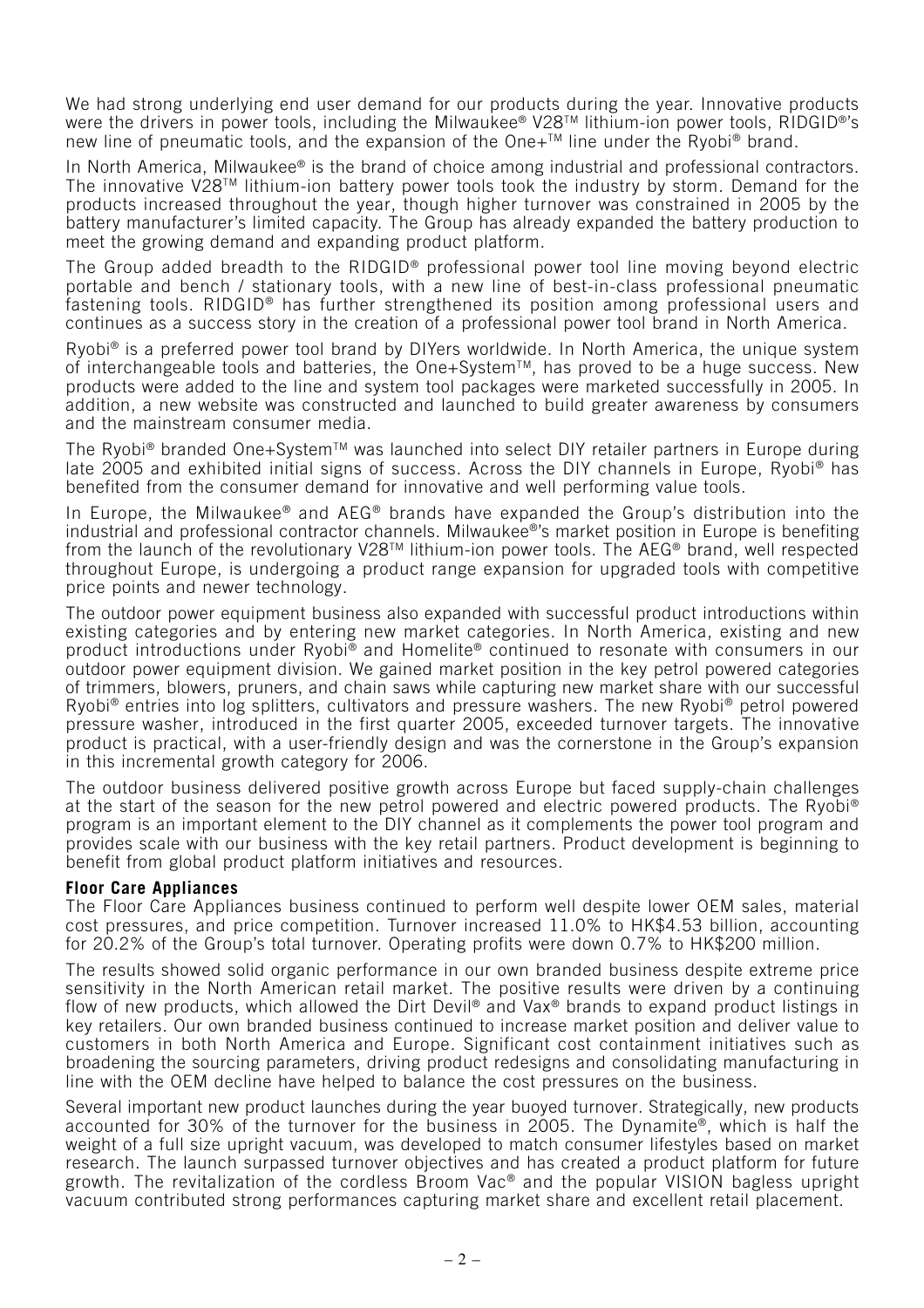Dirt Devil<sup>®</sup> also exhibited its brand strength by remaining a leading brand in highly competitive Germany and initiating expansion progress across Europe. We have also moved aggressively to capitalize on opportunities at higher retail price points in the North American upright category with the introduction of a new generation of Vax® vacuum cleaners in the second half of 2005.

In the UK, Vax<sup>®</sup> has moved up to the number two position, despite a contracting and competitive market. The dynamic performance in the UK was driven by new product introductions, a dedication to cost control and our focus on strong partner relationships. Vax® continued to maximize the synergies with Dirt Devil<sup>®</sup> for successful product development in the UK and Australia.

The OEM side of this business is going through a shift in customer base, which is a result of our strategy to increase our own branded business. In the second half of 2005, we experienced an accelerated reduction in our OEM turnover. This transition will continue through 2006 and is expected to rebound in 2007 with significant new projects that have been initiated with complementary customers.

#### **Laser and Electronic Products**

The Laser and Electronic Products business achieved profit margin improvement through cost reduction efforts despite a 6.5% drop in turnover to HK\$656 million, accounting for 2.9% of total Group revenue. Operating profits decreased 4.6% to HK\$139 million. Our major investments in manufacturing automation, plastic injection molding and blow molding delivered significant gains in our cost position, helping to offset raw material and labor increases.

After three years of high growth, the business was impacted by competition in both laser measurement and solar light markets. Throughout the year, we remained focused on creating growth opportunities with our new product development efforts. For the laser leveling platform, we continued to build on the revolutionary AIRgrip™ technology and introduced the MultiTASKit<sup>™</sup> under the Ryobi® brand in September. The MultiTASKit™ includes the MultiTASKit™ body, which houses the AIRgrip<sup>™</sup> vacuum technology, and four attachments that are designed to make home repairs and projects a one-person job. The high profile introduction and aggressive promotion of our laser levels helped establish Ryobi® brand as a leader in laser measurement tools.

#### **OUTLOOK**

We believe our consistent performance is a result of a disciplined approach to deliver the core strategies: leading brands, customer partnerships, innovation, and operational leadership. We have positive growth prospects built on the new products introduced in the second half of 2005 and the array of innovative products to be introduced in 2006.

Our culture of innovation is showcased in our power tools business and will continue to drive future growth. The Group's enhanced R & D capabilities following the Milwaukee<sup>®</sup> and AEG<sup>®</sup> integration are adding breadth and depth to our product platform. The lithium-ion cordless power tool category is a growth platform that is gaining market acceptance and TTI is both the technology leader and first to market. The integration of the acquisition is progressing well focusing on production transfer, product development, supply chain management and operational efficiency. The synergies and cost improvement benefits expected from the integration will have a positive impact on margin in the second half of 2006 and beyond.

The Power Equipment Products business is strategically positioned to further develop the Ryobi® program of better outdoor products and leverage the strength of the brand in the DIY channel. As with petrol pressure washers, the brand will be tested and used on a broad range of outdoor products that will deliver incremental business. Homelite® is a value brand in its key categories and its powerful brand recognition can be expanded into new product categories which we plan to do as early as the second half of 2006.

Business challenging year in 2005 with improved efficiency, better product platform planning, and powerful consumer brands in large markets. We are positioned to continue to drive brand growth with new innovative products and by expanding within the existing customer base in North America, plus geographic expansion in Europe. Several major new product platforms have launched in the first half of 2006, including the Dirt Devil® Reaction® in North America, which delivers "no loss of suction" with a dual cyclonic filtration system. Dirt Devil<sup>®</sup> in Europe is launching a revolutionary new bacteria killing vacuum and bag system that is in response to the increasing health concerns of end users.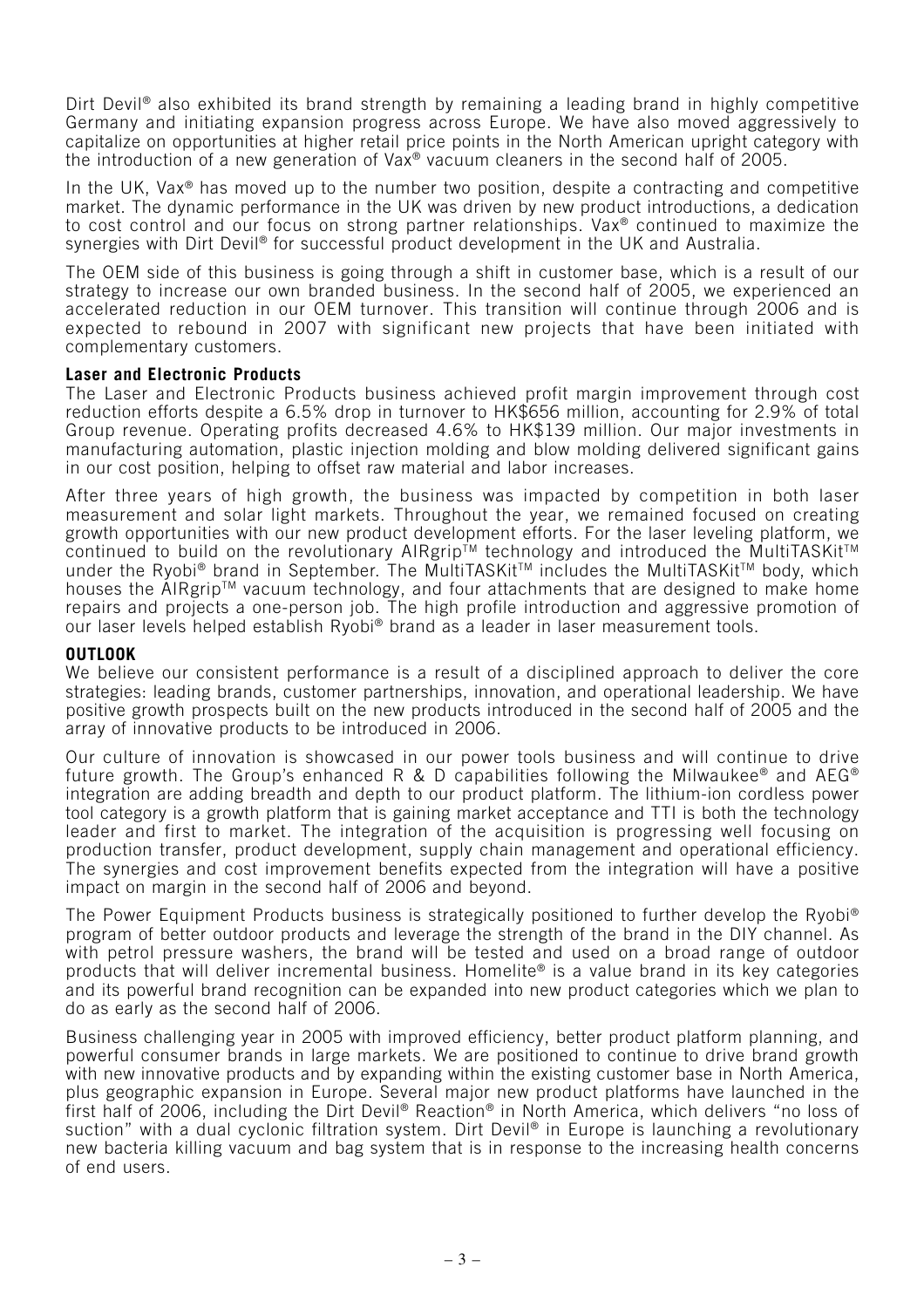The Laser and Electronic Products business had exhibited exponential growth over the past few years due to industry leading innovation with products that captured the imagination of end users. Going forward, we expect growth to slow down from a higher base and because of keener competition in this category. In face of a tough outlook, we will maintain our focus on delivering unique, solution-driven products and continue to invest in enhancing our manufacturing expertise. The expansion and added capabilities of our manufacturing investments will deliver increased opportunities for new product development and ODM partnerships.

In 2006, our focus will remain on the investments — in our people, our facilities, our R&D, our brands and our future — because these will strengthen the foundation for sustainable long-term financial performance. We have clear, effective strategies, and we believe that our focus on aligning our four strategies will continue to deliver superior value to our shareholders, our partners, our employees and our customers.

## **ACQUISITION**

The Group completed the purchase from Atlas Copco AB ("ATCO") all of ATCO's electric power tools and accessories business ("the Business") conducted under the brand names "Milwaukee®" and "AEG®" as well as "DreBo®" accessories businesses, ("the Acquired Companies"), with unanimous approval by all the shareholders present in person or by proxy at the Company's Extraordinary General Meeting on 3rd January, 2005.

The purchase price for the Business, which was paid in cash at the closing of the transaction, was US\$627 million (approximately HK\$4,887 million), consisting of the pre-adjustment purchase price of US\$713 million (approximately HK\$5,560 million), reduced by an agreed pre-closing adjustment of US\$86 million (approximately HK\$672 million) in respect of a portion of the accrued and unfunded post-retirement liabilities of certain of the Acquired Companies and adjustments with respect to related deferred asset accounts and to certain accruals. The purchase price was calculated on the basis of the Acquired Companies having no indebtedness or cash and their net tangible assets (excluding, among other things, cash and amounts in respect of pre-agreed adjustments) being US\$285 million (approximately HK\$2,223 million). On 31st October, 2005, the Group and ATCO concluded that there will be no adjustments to the purchase price and the acquisition completed.

The acquisition strengthens the Group's brand profile, product offerings and distribution network in the global power tool industry, particularly in the US and European markets.

The Group is moving forward with its integration plans to reap the synergistic benefits in engineering, manufacturing and the supply chain for our operations. Leveraging the strengths of the combined business, the Group will be able to compete more effectively in the global power tool industry and to further enhance its leadership position.

## **NEW SHARES PLACEMENT**

On 8th September, 2005, the Group placed an aggregate of 96 million shares to independent investors at a price of HK\$19.25 per share. The new shares placed represent approximately 7.05% of the issued share capital of the Company of 1,361,898,652 shares at the date of placement and approximately 6.58% of the issued capital of the Company of 1,457,898,652 shares as enlarged by the placement.

The net proceeds approximated to HK\$1,815 million have been used to repay existing debts and for general working capital purposes and potential acquisitions which the Group believes will create synergies.

#### **FINANCIAL RESULTS Result Analysis**

The Group reported a 37.1% growth in turnover to HK\$22.36 billion for the year as compared to HK\$16.30 billion reported last year. Net profit amounted to HK\$1,019 million, an increase of 10.0% on HK\$926 million reported in 2004.

EBITDA increased by 33.6% to HK\$1.99 billion. Included in the EBITDA was a non-recurring restructuring charge of HK\$62 million. Excluding this non-recurring charge, EBITDA as a % to turnover was at 9.2%, improved from 9.1% in 2004.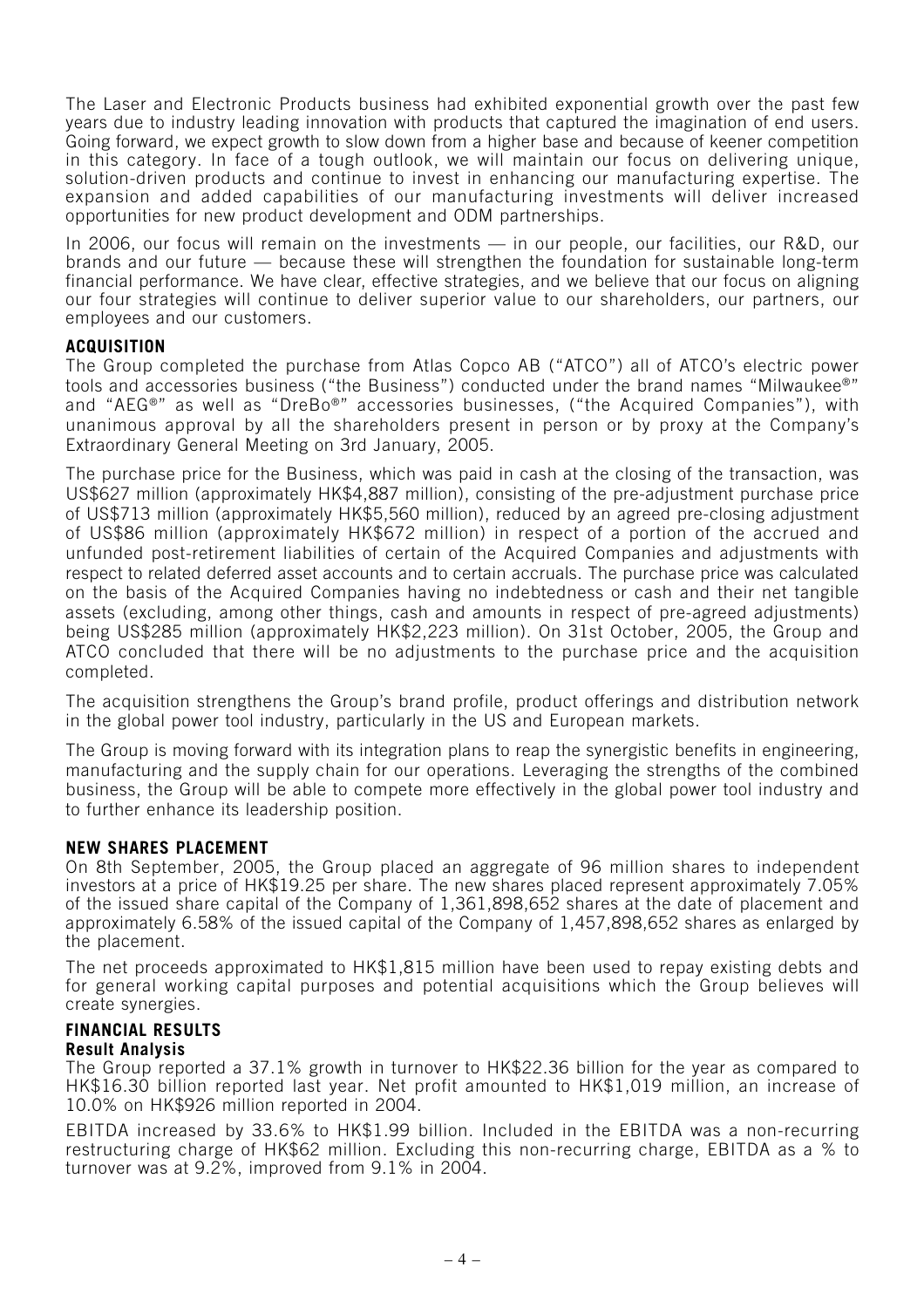Basic earnings per share were at HK73.53 cents per share after accounted for the dilution effect of the placement of 96 million new shares on 8th September 2005 as compared to HK69.28 cents per share in 2004, as restated.

#### **Gross Margins**

Gross margin continued to improve to 31.0% as compared to 30.3% reported last year despite continual pricing pressure on raw materials during the year. The improvement was the result of favorable product portfolio, introduction of new products from current and newly acquired business and continuous cost improvement programs at all levels within the Group.

#### **Selling, Distribution, Advertising and Warranty Expense**

Selling, distribution, advertising and warranty expenses efficiency improved from 11.8% of turnover in 2004 to 11.3% for the period under review. The improvements were contributed by the cost synergies created from the integration of the newly acquired operations and further rationalization of the Group's cost structure.

The Group's own brand business now accounted for 80.0% of total turnover as compared to 72.2% reported last year. This is in line with the Group's long-term strategy to increase its own brand business.

#### **Research and Development Expenses**

Product innovation remains the Group's major focus to sustain the growth momentum and to enhance profitability. In 2005, the Group invested HK\$492 million, representing 2.2% of turnover, as compared to HK\$339 million, or 2.1% of turnover in 2004.

#### **Administrative Expenses**

Administrative expenses increased by HK\$892 million to HK\$2,443 million, representing 10.9% of 2005 turnover as compared to 9.5% in 2004. The increase was mainly due to the full year consolidation of the Milwaukee, AEG and Drebo operation in 2005, which were less efficient than the Group's existing business. Included in the expenses were non-recurring restructuring charges as we begin the relocation and integration of the Milwaukee and AEG production operations to the Group's China plants. The charges amounted to HK\$62.4 million in 2005. The relocation and integration will create additional savings and synergies which will commence to accrue from 2006 onwards, and will result in improvement of margins in relation to such products transferred and overall efficiency and cost improvements within the Group.

#### **Taxation**

Effective tax rate for the year was 13.0% compared to 10.1% in 2004 as a result of the profits generated from higher tax jurisdiction and acquisition. The Group will continue to focus on improving tax efficiencies.

## **Bank Borrowings**

The Group continues to maintain a well balanced and carefully structured loan portfolio to support its long-term growth strategy and is also able to secure additional financing at favorable terms. Taking advantage of the low interest rate environment, the Group tapped into the capital market with two transactions in first quarter 2005 through its wholly owned entity in the United States. The Group placed US\$200 million fixed interest rate Notes in two tranches, of US\$150 million for 10 years at 5.44% per annum, and US\$50 million for 7 years at 5.17% per annum, with private investors in the United States. Another US\$200 million LIBOR-based floating rate transferable term loan was arranged through an elite group of financial institutions for a 3-year period extendable to 5 years. Both issues received overwhelming support and were successfully placed in March 2005. The proceeds were used to refinance existing bank borrowings.

#### **Foreign Exchange Risk Management**

The Group's major borrowings including the ones issued during the period are in US Dollars and HK Dollars. Other than the fixed interest rate Notes, all borrowings are either LIBOR or Hong Kong best lending rates based. As the Group's major revenues are in US Dollars, there is a natural hedge mechanism in place and currency exposure is relatively low. To enhance overall risk management for its expansion, the Group had already strengthened its treasury management capability and will closely monitor and manage its currency and interest rate exposure.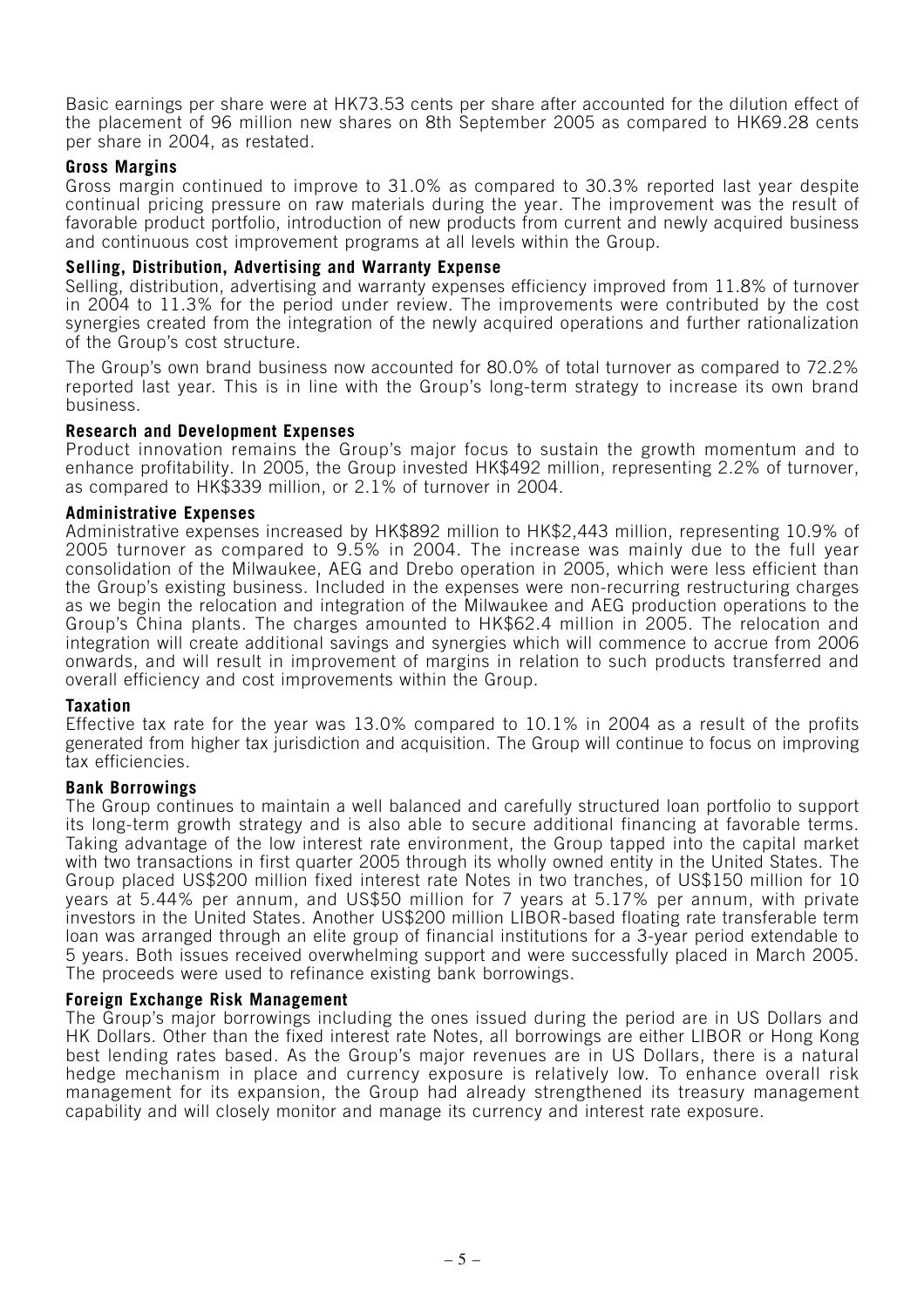## **LIQUIDITY AND FINANCIAL RESOURCES Shareholders' Funds**

Total shareholders' funds amounted to HK\$6,112 million as at 31st December, 2005, representing an increase of over 77.0% from HK\$3,454 million as reported last year. Book value per share, after the share placement and options exercised during the year increased from HK\$2.55 per share to HK\$4.18 per share.

## **Financial Position**

As at 31st December, 2005, the Group's net gearing expressed as a percentage of total net borrowing to equity attributable to shareholders of the Company was at 68.3% (2004 as restated: 32.1%). The change was a result of the Milwaukee, AEG and Drebo acquisitions which was fully funded by both internal resources and borrowing.

Net interest expenses amounted to HK\$293 million, an increase of HK\$195 million as compared to same period last year, as a result of additional borrowings for acquisition, expanded operation and the effective interest expense, a non-cash item, on the liability component of the convertible bonds in accordance with HKAS39. Interest coverage, expressed as a multiple of EBIT to total net interest remained at a healthy level of 5.0 times (2004 as restated: 11.6 times).

## **Working Capital**

The Group's net current assets increased by over HK\$1.06 billion to HK\$4.89 billion as compared to last year. Current ratio further improved to 1.66 from 1.49 in 2004.

Total inventory value increased by HK\$1.18 billion as a result of the acquisition completed at the beginning of the year. Average inventory days improved by 4 days from 59 days to 55 days and average finished goods inventory days improved from 42 days to 38 days. Raw material and work in progress turnover days remained stable at 17 days. The effect of the inventory re-alignment program by the Group's major customers had no negative impact on the inventory level as the Group managed a very flexible and efficient procurement and manufacturing operation.

Trade receivables turnover period improved by 7 days from 53 days to 46 days. The Group did not experience any material bad debts that required writing off in 2005.

Trade and other payable days were at 53 days as compared to 56 days last year.

## **Capital Expenditure**

Capital expenditure for the year amounted to HK\$597 million. Excluding the land acquired for the China plant expansion, the capital expenditure during the year on operating assets was in line with the group's capital appropriation guidelines.

## **Capital Commitment and Contingent Liability**

As at 31st December, 2005, total capital commitment amounted to HK\$269 million (2004: HK\$154 million) and there were no material contingent liabilities or off balance sheet obligations.

## **Charges**

None of the Group's assets are charged or subject to any encumbrance.

## **HUMAN RESOURCES**

The Group employed a total of 22,053 employees (2004: 21,549 employees) in Hong Kong and overseas. The Group regards human capital as vital for the Group's continuous growth and profitability and remains committed to improve the quality, competence and skills of all employees. It provides job related training and leadership development programs throughout the organization.

The Group continues to offer competitive remuneration packages, discretionary share options and bonuses to eligible staff, based on the performance of the Group and the individual employee.

## **PURCHASE, SALES OR REDEMPTION OF SHARES**

There has been no purchase, sales or redemption of shares of the Company by the Company or any of its subsidiaries during the year.

## **AUDIT COMMITTEE**

An Audit Committee was established in 1999, and on 11th April, 2006 the Board adopted written terms of reference for the role and function of the Audit Committee, now published on the Group's website, www.ttigroup.com. The role and function of the Audit Committee is to assist the Board to ensure that an effective system of internal control and compliance with the Group's obligations under the Listing Rules and other applicable laws and regulations is in place, and to oversee the integrity of the financial statements of the Group.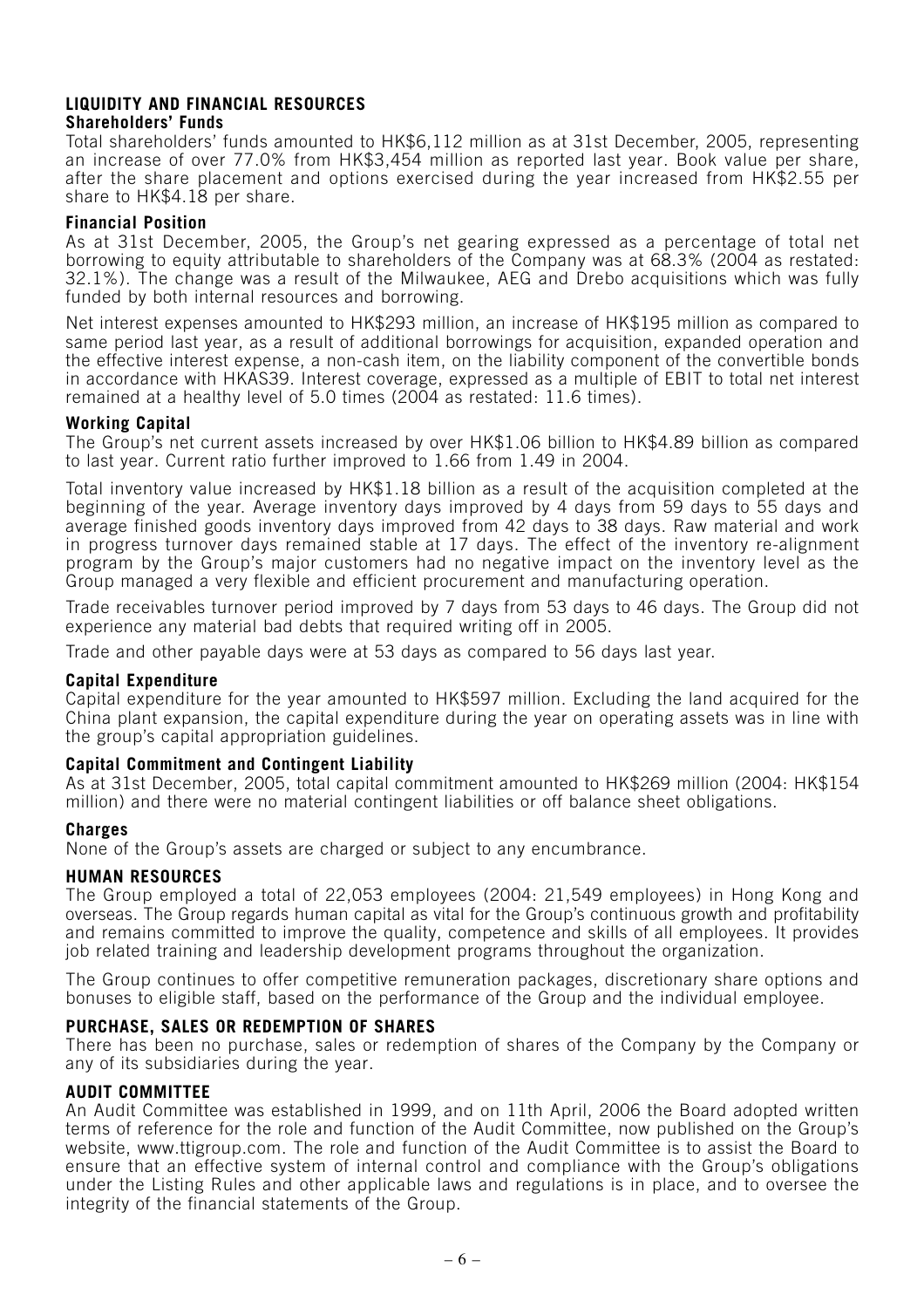The Audit Committee is comprised of the three independent non-executive directors, and is chaired by Mr. Joel Arthur Schleicher. All members of the Audit Committee have professional, financial or accounting qualifications.

## **REVIEW OF FINANCIAL STATEMENTS**

The Audit Committee has reviewed with senior management of the Group and the Group's external auditors, Messrs. Deloitte Touche Tohmatsu, the accounting principles and practices adopted by the Group and discussed internal controls and financial reporting matters including the review of the audited consolidated financial statements for the year ended 31st December, 2005. The Board of Directors of the Company (the "Board") acknowledges its responsibility for the preparation of the accounts of the Group.

## **CODE ON CORPORATE GOVERNANCE PRACTICES**

The Group confirms that it has complied with all material provisions of the Code on Corporate Governance Practices set out in Appendix 14 of the Listing Rules, save that:

- 1. The roles of Chairman and the Chief Executive Officer are both performed by Mr. Horst Julius Pudwill. The Group does not currently propose to separate the functions of Chairman and Chief Executive Officer, as both the Board and senior management of the Group has significantly benefited from the leadership, support and experience of Mr. Pudwill.
- 2. The Board formally adopted written procedures on 11th April 2006 to govern the delegation of daily management responsibilities to the senior management of the Group and the reservation to the Board of specifically identified matters. This supplemented and enhanced the prior practice of the Board of delegating signing authority on a case-by-case basis for each significant agreement entered into by the Group. The work of the Audit Committee will include reviewing on an ongoing basis the Group's internal controls and the delegation and reporting procedures between the Board and senior management.
- 3. None of the directors is appointed for a specific term since they are subject to retirement by rotation and re-election in accordance with the Articles of Association of TTI. Under Article 103 of the Articles of Association of TTI, one third of the Board must retire by rotation at each Annual General Meeting and, if eligible, offer themselves for re-election.

## **MODEL CODE FOR SECURITIES TRANSACTIONS BY DIRECTORS**

The Board has adopted the provisions of the Model Code for Securities Transactions by Directors of Listed Issuers set out in Appendix 10 to the Listing Rules (the "Model Code"). The Group confirms that, after specific enquiry with each Director, all Directors have confirmed compliance with the Model Code. The Board has also adopted a code of conduct, on terms no less onerous than the Model Code, that applies to securities transactions of all relevant employees who may be in possession of unpublished price-sensitive information in relation to the Group's shares, and which is now published on the Group's website, www.ttigroup.com.

## **PUBLICATION OF ANNUAL RESULTS ON WEBSITE**

The financial information required to be disclosed under paragraphs 45(1) to 45(8) of Appendix 16 to the Listing Rules will be published on the website of The Stock Exchange of Hong Kong Limited at www.hkex.com.hk and TTI's website at www.ttigroup.com in due course.

## **CLOSURE OF REGISTER OF MEMBERS**

The Register of Members of the Company will be closed from Monday, 12th June, 2006 to Friday, 16th June, 2006, both days inclusive. In order to qualify for the final dividend to be approved at the Annual General Meeting, all transfers accompanied by the relevant share certificates must be lodged with the Company's Share Registrars, Secretaries Limited, at Level 25, Three Exchange Place, 1 Queen's Road East, Hong Kong not later than 4:00 p.m. on Friday, 9th June, 2006.

Dividend warrants will be despatched on or around 28th July, 2006 subject to shareholders' approval of payment of the final dividend having been obtained at the Annual General Meeting.

#### **ANNUAL GENERAL MEETING**

The Annual General Meeting of the Company will be held at The Ritz-Carlton, Hong Kong on 22nd May 2006. The notice of Annual General Meeting will be published in the South China Morning Post and Hong Kong Economic Times and depatched to shareholders of the Company on or about 28th April, 2006.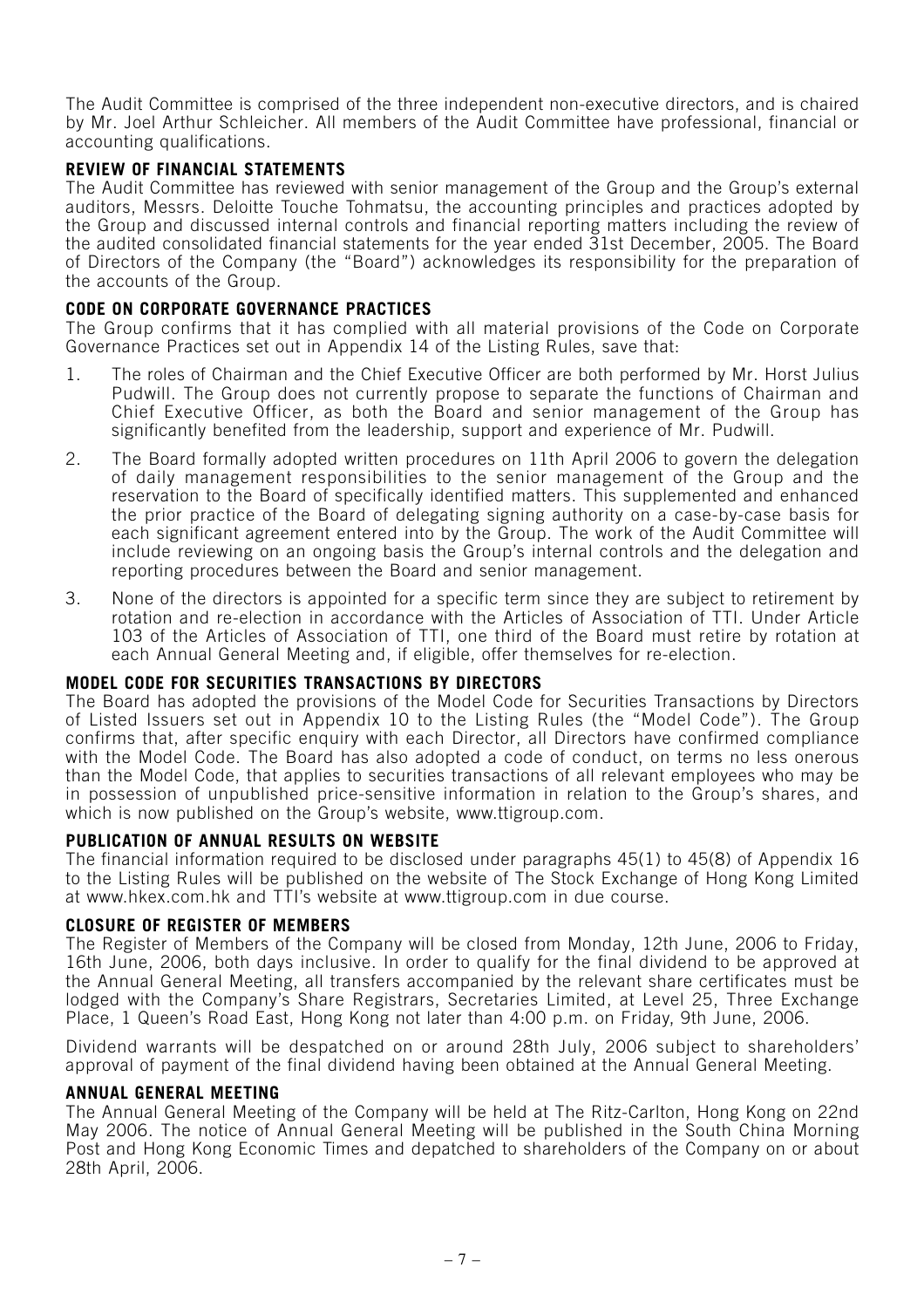#### **BOARD OF DIRECTORS**

As at the date of this announcement, the Board comprises four executive directors, namely Mr. Horst Julius Pudwill, Mr. Roy Chi Ping Chung, Mr. Patrick Kin Wah Chan, Mr. Frank Chi Chung Chan, one non-executive director, namely Mr. Vincent Ting Kau Cheung, and three independent non-executive directors, namely Mr. Joel Arthur Schleicher, Mr. Christopher Patrick Langley and Mr. Manfred Kuhlmann.

#### **APPRECIATION**

I would like to thank my fellow directors, management and employees for their efforts during the year. The unmatched talent and dedication of our employees worldwide is a major factor in our success. I also thank our customers and other business partners, whose continued support is key to the achievement of our full potential. I am confident that TTI will continue generating strong returns for our shareholders through our sound strategies that unleash higher levels of performance.

#### By Order of the Board **Horst Julius Pudwill** Chairman and Chief Executive Officer

Hong Kong, 12th April, 2006

#### **RESULTS SUMMARY**

For the year ended 31st December, 2005

## **CONSOLIDATED INCOME STATEMENT**

| <b>Notes</b> | 2005<br><b>HK\$'000</b> | 2004<br>HK\$'000<br>(As restated) | 2005<br><b>US\$'000</b> | 2004<br>US\$'000<br>(As restated) |
|--------------|-------------------------|-----------------------------------|-------------------------|-----------------------------------|
| (2)          | 22,358,387              | 16,304,140                        | 2,866,460               | 2,090,274                         |
|              | (15, 416, 176)          | (11, 363, 394)                    | (1,976,433)             | (1,456,845)                       |
|              | 6,942,211               | 4,940,746                         | 890,027                 | 633,429                           |
|              | 46,630                  | 39,688                            | 5,978                   | 5,088                             |
|              | 60,368                  | 52,772                            | 7,739                   | 6,766                             |
| (3)          | (2,537,555)             | (1,916,812)                       | (325, 328)              | (245, 745)                        |
|              | (2, 443, 035)           | (1, 551, 024)                     | (313, 208)              | (198, 850)                        |
|              | (492, 234)              | (338, 962)                        | (63, 107)               | (43, 457)                         |
|              | (353, 041)              | (150,064)                         | (45, 262)               | (19, 239)                         |
|              | 1,223,344               | 1,076,344                         | 156,839                 | 137,992                           |
|              | (6, 463)                | (845)                             | (829)                   | (108)                             |
| (4)          | 1,216,881               | 1,075,499                         | 156,010                 | 137,884                           |
|              | (157, 714)              | (108, 829)                        | (20, 220)               | (13, 952)                         |
| (5)          | 1,059,167               | 966,670                           | 135,790                 | 123,932                           |
|              | 1,018,984               | 926,356                           | 130,638                 | 118,764                           |
|              | 40,183                  | 40,314                            | 5,152                   | 5,168                             |
|              | 1,059,167               | 966,670                           | 135,790                 | 123,932                           |
|              | 251,469                 | 178,998                           | 32,240                  | 22,948                            |
| (6)          | 73.53                   | 69.28                             | 9.43                    | 8.88                              |
|              | 69.75                   | 66.87                             | 8.94                    | 8.57                              |
|              |                         |                                   |                         |                                   |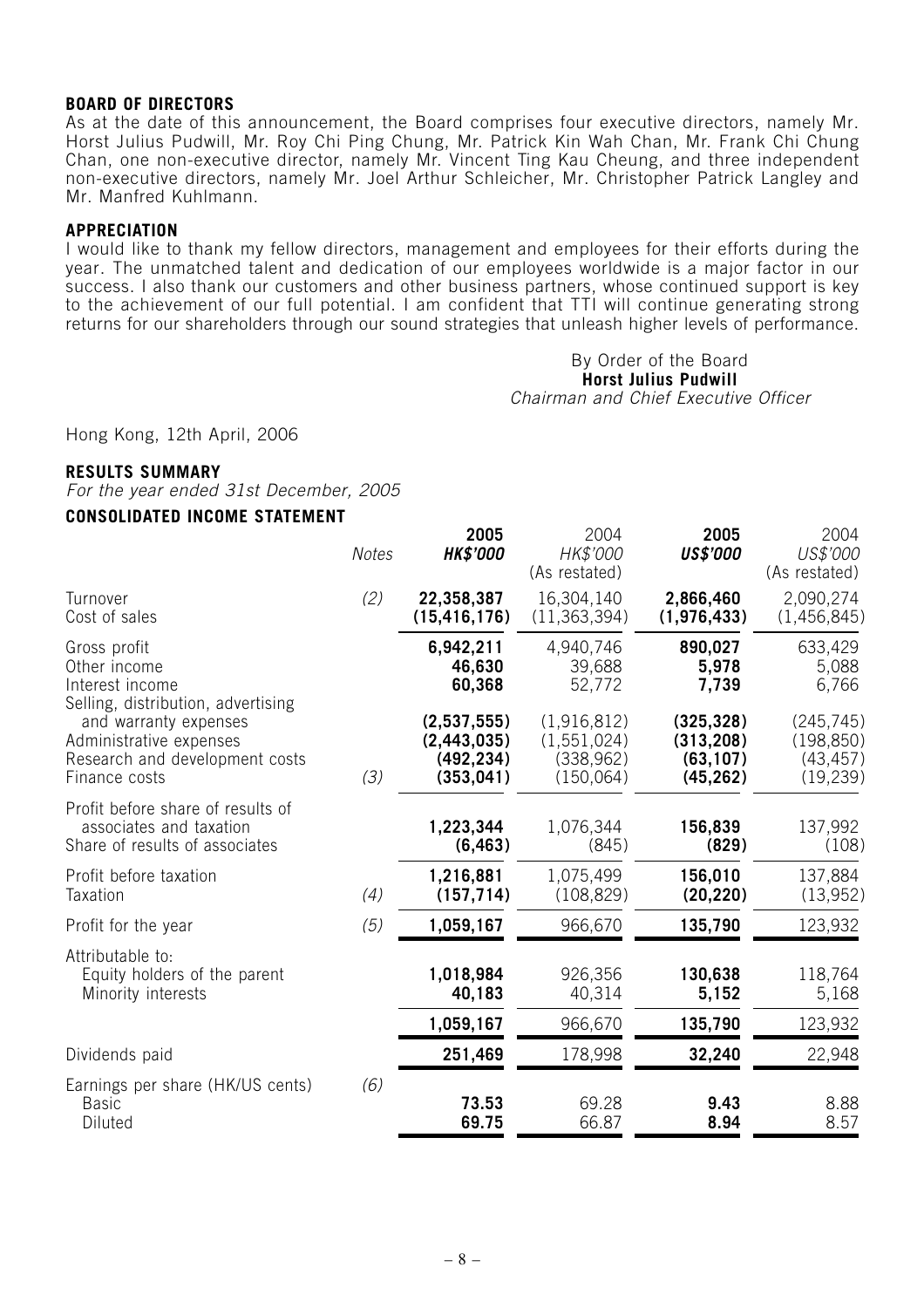## **CONSOLIDATED BALANCE SHEET**

|                                                                                                                                                                                                                                                                | 2005<br><b>HK\$'000</b>                                                                    | 2004<br>HK\$'000<br>(As restated)                                                            | 2005<br><b>US\$'000</b>                                                        | 2004<br>US\$'000<br>(As restated)                                                 |
|----------------------------------------------------------------------------------------------------------------------------------------------------------------------------------------------------------------------------------------------------------------|--------------------------------------------------------------------------------------------|----------------------------------------------------------------------------------------------|--------------------------------------------------------------------------------|-----------------------------------------------------------------------------------|
| <b>ASSETS</b>                                                                                                                                                                                                                                                  |                                                                                            |                                                                                              |                                                                                |                                                                                   |
| Non-current assets<br>Property, plant and equipment<br>Lease prepayment<br>Goodwill<br>Negative goodwill<br>Intangible assets<br>Interests in associates<br>Available-for-sale investments<br>Investments in securities<br>Deferred tax assets<br>Other assets | 1,755,025<br>65,829<br>3,943,935<br>1,461,453<br>189,453<br>13,363<br>646,758<br>2,195     | 879,846<br>4,772<br>653,504<br>(28, 868)<br>232,881<br>160,442<br>27,193<br>329,711<br>1,195 | 225,003<br>8,440<br>505,633<br>187,366<br>24,289<br>1,713<br>82,918<br>281     | 112,801<br>612<br>83,783<br>(3,701)<br>29,857<br>20,569<br>3,486<br>42,271<br>153 |
|                                                                                                                                                                                                                                                                | 8,078,011                                                                                  | 2,260,676                                                                                    | 1,035,643                                                                      | 289,831                                                                           |
| Current assets<br>Inventories<br>Trade and other receivables<br>Deposits and prepayments<br>Bills receivable<br>Tax recoverable<br>Trade receivables from associates<br>Bank balances, deposits and cash                                                       | 3,971,216<br>3,265,355<br>513,062<br>431,121<br>68,544<br>1,310<br>4,046,122<br>12,296,730 | 2,787,059<br>2,762,156<br>382,421<br>256,836<br>872<br>1,247<br>5,452,057<br>11,642,648      | 509,130<br>418,635<br>65,777<br>55,272<br>8,788<br>168<br>518,734<br>1,576,504 | 357,315<br>354,123<br>49,028<br>32,928<br>112<br>160<br>698,982<br>1,492,648      |
| <b>Current liabilities</b><br>Trade and other payables<br>Bills payable<br>Warranty provision<br>Trade payable to an associate<br>Tax payable<br>Obligations under finance leases<br>- duewithin one year                                                      | 3,590,699<br>550,964<br>338,211<br>21,946<br>116,624<br>18,107                             | 2,885,506<br>510,144<br>241,375<br>21,593<br>105,092<br>6,266                                | 460,346<br>70,636<br>43,360<br>2,814<br>14,952<br>2,321                        | 369,937<br>65,403<br>30,946<br>2,768<br>13,473<br>803                             |
| Discounted bills with recourse<br>Unsecured borrowings                                                                                                                                                                                                         | 2,101,171                                                                                  | 3,208,964                                                                                    | 269,381                                                                        | 411,406                                                                           |
| - due within one year                                                                                                                                                                                                                                          | 673,277                                                                                    | 840,450                                                                                      | 86,317                                                                         | 107,750                                                                           |
|                                                                                                                                                                                                                                                                | 7,410,999                                                                                  | 7,819,390                                                                                    | 950,127                                                                        | 1,002,486                                                                         |
| Net current assets                                                                                                                                                                                                                                             | 4,885,731                                                                                  | 3,823,258                                                                                    | 626,377                                                                        | 490,162                                                                           |
| Total assets less current liabilities                                                                                                                                                                                                                          | 12,963,742                                                                                 | 6,083,934                                                                                    | 1,662,020                                                                      | 779,993                                                                           |
| CAPITAL AND RESERVES<br>Share capital<br>Reserves<br>Equity attributable to equity holders                                                                                                                                                                     | 146,172<br>5,966,167                                                                       | 135,230<br>3,318,586                                                                         | 18,740<br>764,895                                                              | 17,337<br>425,461                                                                 |
| of the parent                                                                                                                                                                                                                                                  | 6,112,339                                                                                  | 3,453,816                                                                                    | 783,635                                                                        | 442,798                                                                           |
| Minority interests                                                                                                                                                                                                                                             | 120,670                                                                                    | 82,032                                                                                       | 15,471                                                                         | 10,517                                                                            |
| Total equity                                                                                                                                                                                                                                                   | 6,233,009                                                                                  | 3,535,848                                                                                    | 799,106                                                                        | 453,315                                                                           |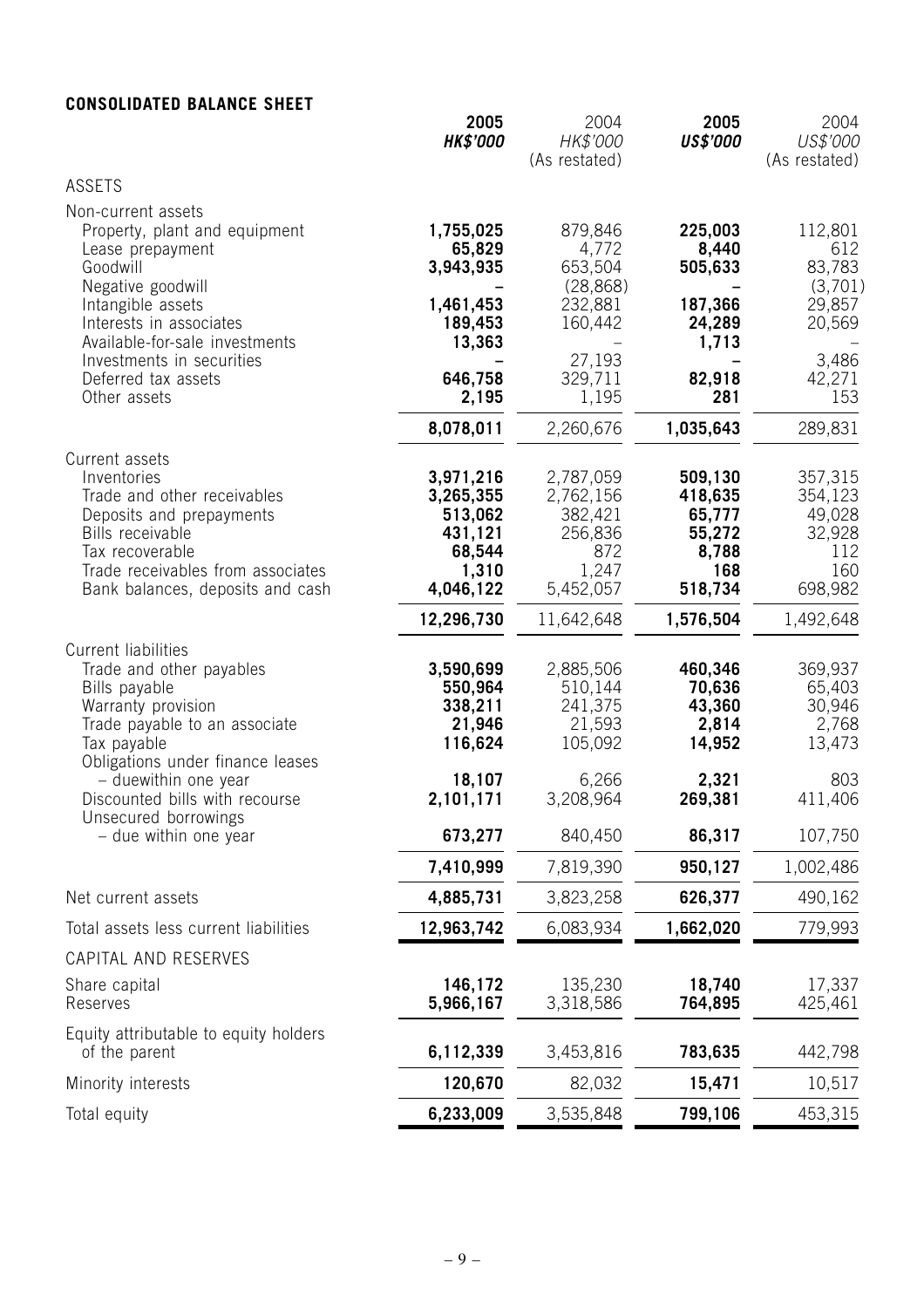|                                                                                                                                                                 | 2005<br><b>HK\$'000</b>                      | 2004<br>HK\$'000<br>(As restated) | 2005<br><b>US\$'000</b>                 | 2004<br>US\$'000<br>(As restated) |
|-----------------------------------------------------------------------------------------------------------------------------------------------------------------|----------------------------------------------|-----------------------------------|-----------------------------------------|-----------------------------------|
| NON-CURRENT LIABILITIES                                                                                                                                         |                                              |                                   |                                         |                                   |
| Obligations under finance leases<br>- due after one year<br>Convertible bonds<br>Unsecured borrowings<br>- due after one year<br>Retirement benefit obligations | 125,467<br>1,078,307<br>4,225,411<br>786,337 | 8,989<br>1,051,257<br>1,446,292   | 16,086<br>138,244<br>541,719<br>100,812 | 1,152<br>134,777<br>185,422       |
| Deferred tax liabilities                                                                                                                                        | 515,211                                      | 41,548                            | 66,053                                  | 5,327                             |
|                                                                                                                                                                 | 6,730,733                                    | 2,548,086                         | 862,914                                 | 326,678                           |
|                                                                                                                                                                 | 12,963,742                                   | 6,083,934                         | 1,662,020                               | 779,993                           |

## **NOTES TO THE FINANCIAL STATEMENTS**

#### **1. Basis of preparation and accounting policies**

The financial statements have been prepared under the historical cost convention except for certain financial instruments which are measured at fair value and in accordance with accounting principles generally accepted in Hong Kong and comply with accounting standards issued by Hong Kong Institute of Certified Public Accountants ("HKICPA").

In the current year, the Group has applied, for the first time, a number of new Hong Kong Financial Reporting Standards (HKFRSs), Hong Kong Accounting Standards (HKASs) and Interpretations (hereinafter collectively referred to as "new HKFRSs") issued by the HKICPA that are effective for accounting periods beginning on or after 1st January, 2005. The application of the new HKFRSs has resulted in a change in the presentation of the consolidated income statement, consolidated balance sheet and consolidated statement of changes in equity. In particular, the presentation of minority interests has been changed. The changes in presentation have been applied retrospectively. The adoption of the new HKFRSs has resulted in changes to the Group's accounting policies in the following areas that have an effect on how the results for the current and/or prior accounting years are prepared and presented:

#### **Business Combinations**

In the current year, the Group has applied HKFRS 3 Business Combinations which is effective for business combinations for which the agreement date is on or after 1st January, 2005 and for goodwill and negative goodwill previously recognised and brought forward as at 1st January, 2005. The principal effects of the application of transitional provisions of HKFRS 3 to the Group are summarised below:

#### Goodwill

In previous years, goodwill arising on acquisitions was capitalised and amortised over its estimated useful life. The Group has applied the relevant transitional provisions in HKFRS 3. With respect to goodwill previously capitalised on the balance sheet, the Group on 1st January, 2005 eliminated the carrying amount of the related accumulated amortisation of HK\$166,245,000 with a corresponding decrease in the cost of goodwill. The Group has discontinued amortising such goodwill from 1st January, 2005 onwards and such goodwill will be tested for impairment at least annually. Goodwill arising on acquisitions after 1st January, 2005 is measured at cost less accumulated impairment losses (if any) after initial recognition. As a result of this change in accounting policy, no amortisation of goodwill has been charged in the current year. Comparative figures for 2004 have not been restated.

In the current year, the Group has also applied HKAS 21 The Effects of Changes in Foreign Exchange Rates which requires goodwill to be treated as assets and liabilities of the foreign operation and translated at closing rate at each balance sheet date. Previously, goodwill arising on acquisitions of foreign operations was reported at the historical rate at each balance sheet date. In accordance with the relevant transitional provisions in HKAS 21, goodwill arising on acquisitions prior to 1st January, 2005 is treated as a nonmonetary foreign currency item. Therefore, no prior period adjustment has been made. In the current year, the Group acquired a foreign operation, and goodwill arose on the acquisition of that foreign operation has been translated at the closing rate at 31st December, 2005. This change in accounting policy has had no material effect on results for the current year.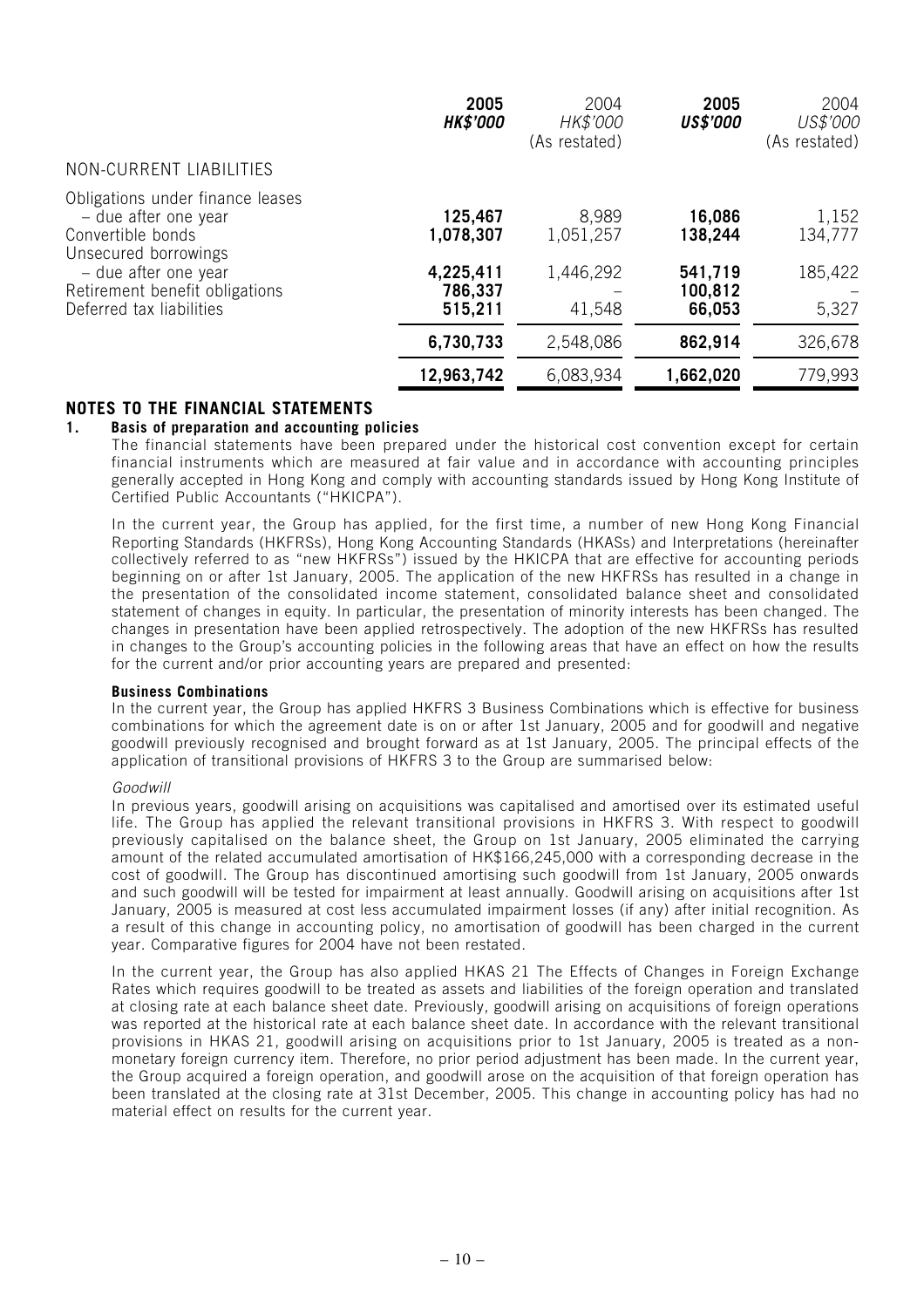Excess of the Group's interest in the net fair value of acquiree's identifiable assets, liabilities and contingent liabilities over cost (previously known as "negative goodwill")

In accordance with HKFRS 3, any excess of the Group's interest in the net fair value of acquiree's identifiable assets, liabilities and contingent liabilities over the cost of acquisition ("discount on acquisition") is recognised immediately in profit or loss in the period in which the acquisition takes place. In previous periods, negative goodwill arising on acquisitions was presented as a deduction from assets and released to income based on an analysis of the circumstances from which the balance resulted. In accordance with the relevant transitional provisions in HKFRS 3, the Group derecognised all negative goodwill on 1st January, 2005. A corresponding adjustment to the Group's retained earnings of HK\$28,868,000 has been made.

#### **Share-based Payments**

In the current year, the Group has applied HKFRS 2 Share-based Payment which requires an expense to be recognised where the Group buys goods or obtains services in exchange for shares or rights over shares ("equity-settled transactions"), or in exchange for other assets equivalent in value to a given number of shares or rights over shares ("cash-settled transactions"). The principal impact of HKFRS 2 on the Group is in relation to the expensing of the fair value of share options granted to directors and employees of the Company, determined at the date of grant of the share options, over the vesting period. Prior to the application of HKFRS 2, the Group did not recognise the financial effect of these share options until they were exercised. The Group has applied HKFRS 2 to share options granted on or after 1st January, 2005. In relation to share options granted before 1st January, 2005, the Group has not applied HKFRS 2 with respect to share options granted on or before 7th November, 2002 and share options that were granted after 7th November, 2002 had vested before 1st January, 2005 in accordance with the relevant transitional provisions.

#### **Financial Instruments**

In the current year, the Group has applied HKAS 32 Financial Instruments: Disclosure and Presentation and HKAS 39 Financial Instruments: Recognition and Measurement. HKAS 32 requires retrospective application. HKAS 39, which is effective for annual periods beginning on or after 1st January, 2005, generally does not permit the recognition, derecognition or measurement of financial assets and liabilities on a retrospective basis. The principal effects resulting from the implementation of HKAS 32 and HKAS 39 are summarised below:

#### Convertible loan notes

The principal impact of HKAS 32 on the Group is in relation to convertible loan notes issued by the Company that contain both liability and equity components. Previously, convertible loan notes were classified as liabilities on the balance sheet. HKAS 32 requires an issuer of a compound financial instrument that contains both financial liability and equity components to separate the compound financial instrument into the liability and equity components on initial recognition and to account for these components separately. In subsequent periods, the liability component is carried at amortised cost using the effective interest method. Because HKAS 32 requires retrospective application, comparative figures for 2004 have been restated. Comparative profit for 2004 has also been restated in order to reflect the increase in effective interest on the liability component.

#### Classification and measurement of financial assets and financial liabilities

The Group has applied the relevant transitional provisions in HKAS 39 with respect to the classification and measurement of financial assets and financial liabilities that are within the scope of HKAS 39

By 31st December, 2004, the Group classified and measured its equity securities in accordance with the benchmark treatment of Statement of Standard Accounting Practice 24 (SSAP 24). Under SSAP 24, investments in equity securities are classified as "investment securities"or "other investments" as appropriate. "Investment securities" are carried at cost less impairment losses (if any) while "other investments" are measured at fair value, with unrealised gains or losses included in profit or loss. From 1st January, 2005 onwards, the Group has classified and measured its debt and equity securities in accordance with HKAS 39. Under HKAS 39, financial assets are classified as "financial assets at fair value through profit or loss", "available-for-sale investments" or "loans and receivables", "Financial assets at fair value through profit or loss" and "available-for-sale investments" are carried at fair value, with changes in fair values recognised in profit or loss and equity respectively. Available-for-sale equity investments that do not have quoted market prices in an active market and whose fair value cannot be reliably measured are measured at cost less impairment after initial recognition. "Loans and receivables" are measured at amortised cost using the effective interest method after initial recognition.

On 1st January, 2005, the Group classified and measured its debt and equity securities in accordance with the transitional provisions of HKAS 39. As a result of this change in accounting policy, the investments in securities of HK\$ 27,193,000 as at 1st January, 2005 have been reclassified as available-for-sale investments.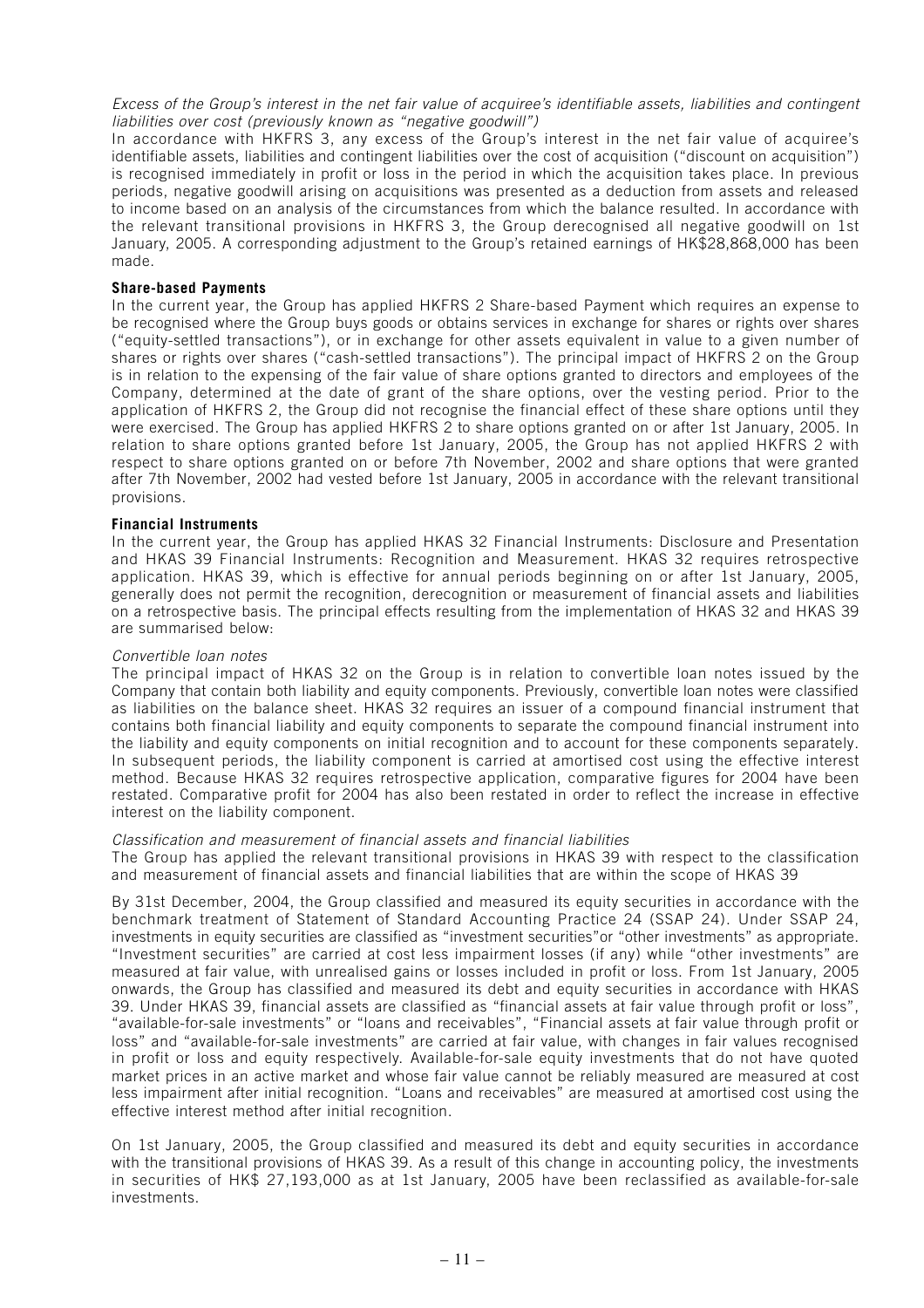#### Derivatives and hedging

From 1st January, 2005 onwards, all derivatives that are within the scope of HKAS 39 are required to be carried at fair value at each balance sheet date regardless of whether they are deemed as held for trading or designated as effective hedging instruments. Under HKAS 39, derivatives (including embedded derivatives separately accounted for from the non-derivative host contracts) are deemed as held-for-trading financial assets or financial liabilities, unless they qualify and are designated as effective hedging instruments. The corresponding adjustments on changes in fair values would depend on whether the derivatives are designated as effective hedging instruments, and if so, the nature of the item being hedged. For derivatives that are deemed as held for trading, changes in fair values of such derivatives are recognised in profit or loss for the period in which they arise.

There are three types of hedge relationships under HKAS 39, including fair value hedges, cash flow hedges and net investment hedges. The Group has applied the relevant transitional provisions in HKAS 39. For derivatives that do not meet the requirements of hedge accounting in accordance with HKAS 39, the Group has, from 1st January, 2005 onwards, deemed such derivatives as held for trading. The adoption of HKAS 39 has had no material effect on the Group's retained profits.

#### Derecognition

HKAS 39 provides more rigorous criteria for the derecognition of financial assets than the criteria applied in previous periods. Under HKAS 39, a financial asset is derecognised, when and only when, either the contractual rights to the asset's cash flows expire, or the asset is transferred and the transfer qualifies for derecognition in accordance with HKAS 39. The decision as to whether a transfer qualifies for derecognition is made by applying a combination of risks and rewards and control tests. The Group has applied the relevant transitional provisions and applied the revised accounting policy prospectively to transfers of financial assets from 1st January, 2005 onwards. As a result, the Group's bill receivables discounted with full recourse which were derecognised prior to 1st January, 2005 have not been restated. As at 31st December, 2005, the Group's bills receivables discounted with full recourse have not been derecognised. Instead, the related borrowings of HK\$136,773,000 have been recognised on the balance sheet date. This change in accounting policy has had no material effect on results for the current year.

#### **Owner-occupied Leasehold Interest in Land**

In previous years, owner-occupied leasehold land and buildings were included in property, plant and equipment and measured using the cost model. In the current year, the Group has applied HKAS 17 Leases. Under HKAS 17, the land and buildings elements of a lease of land and buildings are considered separately for the purposes of lease classification, unless the lease payments cannot be allocated reliably between the land and buildings elements, in which case, the entire lease is generally treated as a finance lease. To the extent that the allocation of the lease payments between the land and buildings elements can be made reliably, the leasehold interests in land are reclassified to prepaid lease payments under operating leases, which are carried at cost and amortised over the lease term on a straight-line basis. This change in accounting policy has been applied retrospectively.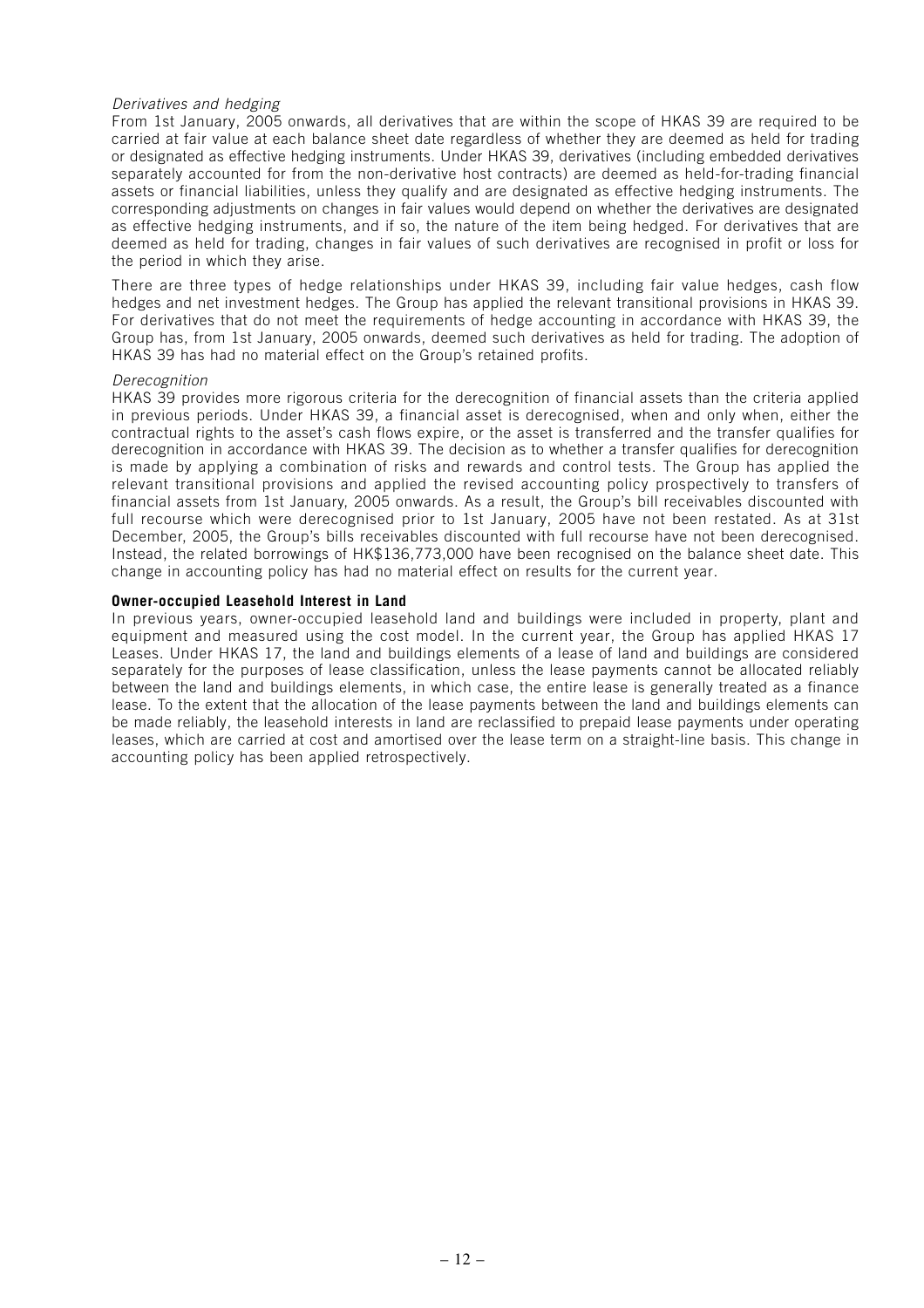The cumulative effects of the application of the new HKFRSs on 31st December, 2004 and 1st January, 2005 are summarised below:

|                                                                                                                                                                                | As at<br>31st December,<br>2004                 |                                | As at<br>31st December,<br>2004                     |                                | As at<br>1st January,<br>2005                       |
|--------------------------------------------------------------------------------------------------------------------------------------------------------------------------------|-------------------------------------------------|--------------------------------|-----------------------------------------------------|--------------------------------|-----------------------------------------------------|
|                                                                                                                                                                                | (Originally stated)<br>HK\$'000                 | <b>Adjustments</b><br>HK\$'000 | (As restated)<br>HK\$'000                           | <b>Adjustments</b><br>HK\$'000 | (As restated)<br>HK\$'000                           |
| <b>Balance sheet items</b>                                                                                                                                                     |                                                 |                                |                                                     |                                |                                                     |
| Impact of HKAS 17:<br>Property, plant and equipment<br>Lease prepayment                                                                                                        | 884,618                                         | (4,772)<br>4,772               | 879,846<br>4,772                                    |                                | 879,846<br>4,772                                    |
| Impact of HKFRS 3:<br>Derecognition of negative goodwill                                                                                                                       | (28, 868)                                       |                                | (28, 868)                                           | 28,868                         |                                                     |
| Impact of HKAS 32 and HKAS 39:<br>Investments in securities<br>Available-for-sale investments<br>Convertible bonds<br>Deferred tax liabilities<br>Other assets and liabilities | 27,193<br>(1,071,993)<br>(35, 962)<br>3,745,710 | 20,736<br>(5,586)              | 27,193<br>(1,051,257)<br>(41, 548)<br>3,745,710     | (27, 193)<br>27,193            | 27,193<br>(1,051,257)<br>(41, 548)<br>3,745,710     |
| Total effects on assets and liabilities                                                                                                                                        | 3,520,698                                       | 15,150                         | 3,535,848                                           | 28,868                         | 3,564,716                                           |
| Share capital<br>Convertible bonds equity reserve<br>Retained profits<br>Other reserves<br>Minority interests                                                                  | 135,230<br>2,421,327<br>882,109                 | 26,334<br>(11, 184)<br>82,032  | 135,230<br>26,334<br>2,410,143<br>882,109<br>82,032 | 28,868                         | 135,230<br>26,334<br>2,439,011<br>882,109<br>82,032 |
| Total effects on equity                                                                                                                                                        | 3,438,666                                       | 97,182                         | 3,535,848                                           | 28,868                         | 3,564,716                                           |
| Minority interests                                                                                                                                                             | 82,032                                          | (82,032)                       |                                                     |                                |                                                     |

The Group has not early applied the new standards and interpretations that have been issued but are not yet effective at 31st December, 2005. The directors of the Company anticipate that the application of these standards or interpretations will have no material impact on the financial statements of the Group.

## **2. Segment Information**

## **INCOME STATEMENT**

For the year ended 31st December, 2005

|                                                                                                                                                   | Power<br><b>Equipment</b><br><b>Products</b><br><b>HK\$'000</b> | <b>Floor Care</b><br><b>Appliances</b><br><b>HK\$'000</b> | Laser and<br>Electronic<br><b>Products</b><br><b>HK\$'000</b> | <b>Eliminations</b><br><b>HK\$'000</b> | <b>Consolidated</b><br><b>HK\$'000</b> |
|---------------------------------------------------------------------------------------------------------------------------------------------------|-----------------------------------------------------------------|-----------------------------------------------------------|---------------------------------------------------------------|----------------------------------------|----------------------------------------|
| TURNOVER<br>External sales<br>Inter-segment sales                                                                                                 | 17,176,671<br>187,074                                           | 4,525,858<br>25,718                                       | 655,858<br>221,922                                            | (434, 714)                             | 22,358,387                             |
| Total                                                                                                                                             | 17,363,745                                                      | 4,551,576                                                 | 877,780                                                       | (434, 714)                             | 22,358,387                             |
| Inter-segment sales are charged at prevailing market rates.<br><b>RESULT</b><br>Segment result<br>Finance costs<br>Share of results of associates | 1,237,379                                                       | 199,786                                                   | 139,220                                                       |                                        | 1,576,385<br>(353, 041)<br>(6, 463)    |
| Profit before taxation<br>Taxation                                                                                                                |                                                                 |                                                           |                                                               |                                        | 1,216,881<br>(157, 714)                |
| Profit for the year                                                                                                                               |                                                                 |                                                           |                                                               |                                        | 1,059,167                              |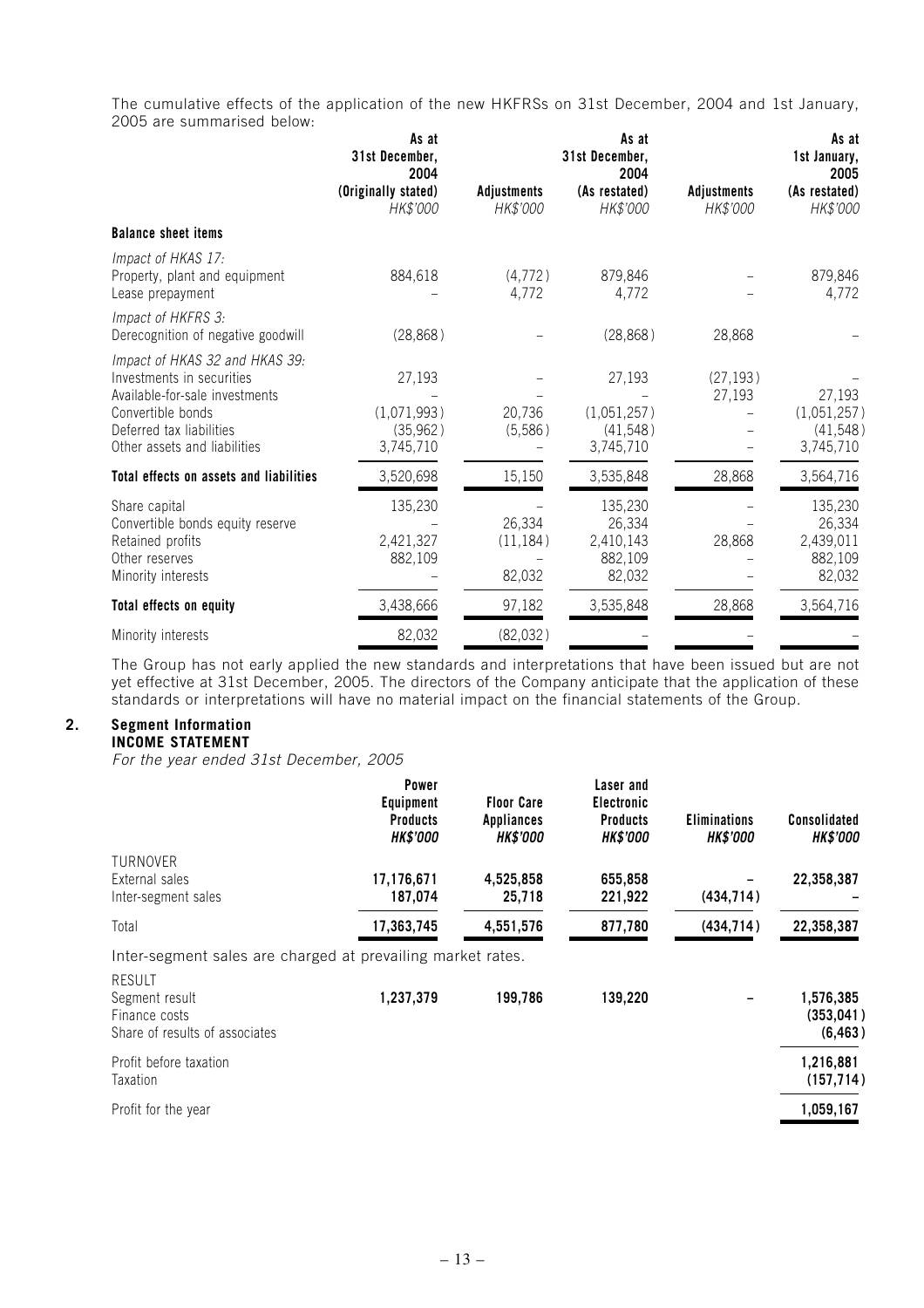## **INCOME STATEMENT**

**3. Finance Costs**

For the year ended 31st December, 2004

|                                                                                                                                                                                  | Power<br>Equipment<br>Products<br>HK\$'000 | Floor Care<br>Appliances<br>HK\$'000 | Laser and<br>Electronic<br>Products<br>HK\$'000 | Eliminations<br>HK\$'000              | Consolidated<br>HK\$'000<br>(As restated)                                                                          |
|----------------------------------------------------------------------------------------------------------------------------------------------------------------------------------|--------------------------------------------|--------------------------------------|-------------------------------------------------|---------------------------------------|--------------------------------------------------------------------------------------------------------------------|
| TURNOVER<br>External sales<br>Inter-segment sales                                                                                                                                | 11,523,924<br>189,277                      | 4,078,995<br>9,907                   | 701,221<br>109,532                              | (308, 716)                            | 16,304,140                                                                                                         |
| Total                                                                                                                                                                            | 11,713,201                                 | 4,088,902                            | 810,753                                         | (308, 716)                            | 16,304,140                                                                                                         |
| Inter-segment sales are charged at prevailing market rates.                                                                                                                      |                                            |                                      |                                                 |                                       |                                                                                                                    |
| <b>RESULT</b><br>Segment result<br>Amortisation of goodwill<br>Release of negative goodwill to income<br>Finance costs<br>Share of results of associates                         | 910,230                                    | 201,269                              | 145,865                                         |                                       | 1,257,364<br>(35, 263)<br>4,307<br>(150,064)<br>(845)                                                              |
| Profit before taxation<br>Taxation                                                                                                                                               |                                            |                                      |                                                 |                                       | 1,075,499<br>(108, 829)                                                                                            |
| Profit for the year                                                                                                                                                              |                                            |                                      |                                                 |                                       | 966,670                                                                                                            |
|                                                                                                                                                                                  | 2005<br><b>HK\$'000</b>                    | <b>Turnover</b>                      | 2004<br>HK\$'000                                | 2005<br><b>HK\$'000</b>               | <b>Contribution to results</b><br>from ordinary activities<br>before taxation<br>2004<br>HK\$'000<br>(As restated) |
| By geographical market location:                                                                                                                                                 |                                            |                                      |                                                 |                                       |                                                                                                                    |
| North America<br>Europe and Other Countries                                                                                                                                      | 17,122,079<br>5,236,308                    | 13,205,612<br>3,098,528              |                                                 | 1,385,239<br>191,146                  | 1,082,567<br>174,797                                                                                               |
|                                                                                                                                                                                  | 22,358,387                                 | 16,304,140                           |                                                 | 1,576,385                             | 1,257,364                                                                                                          |
| Amortisation of goodwill<br>Release of negative goodwill to income<br>Finance cost<br>Share of results of associates                                                             |                                            |                                      |                                                 | (353, 041)<br>(6, 463)                | (35, 263)<br>4,307<br>(150,064)<br>(845)                                                                           |
| Profit before taxation                                                                                                                                                           |                                            |                                      |                                                 | 1,216,881                             | 1,075,499                                                                                                          |
| <b>Finance Costs</b>                                                                                                                                                             |                                            |                                      |                                                 |                                       |                                                                                                                    |
|                                                                                                                                                                                  |                                            |                                      |                                                 | 2005<br><b>HK\$'000</b>               | 2004<br>HK\$'000<br>(As restated)                                                                                  |
| Interests on:                                                                                                                                                                    |                                            |                                      |                                                 |                                       |                                                                                                                    |
| Bank loans and overdrafts wholly repayable within five years<br>Obligations under finance leases<br>Fixed interest rate notes<br>Effective interest expense on convertible bonds |                                            |                                      |                                                 | 137,747<br>8,142<br>180,102<br>27,050 | 86,759<br>708<br>49,190<br>13,407                                                                                  |
|                                                                                                                                                                                  |                                            |                                      |                                                 | 353,041                               | 150,064                                                                                                            |